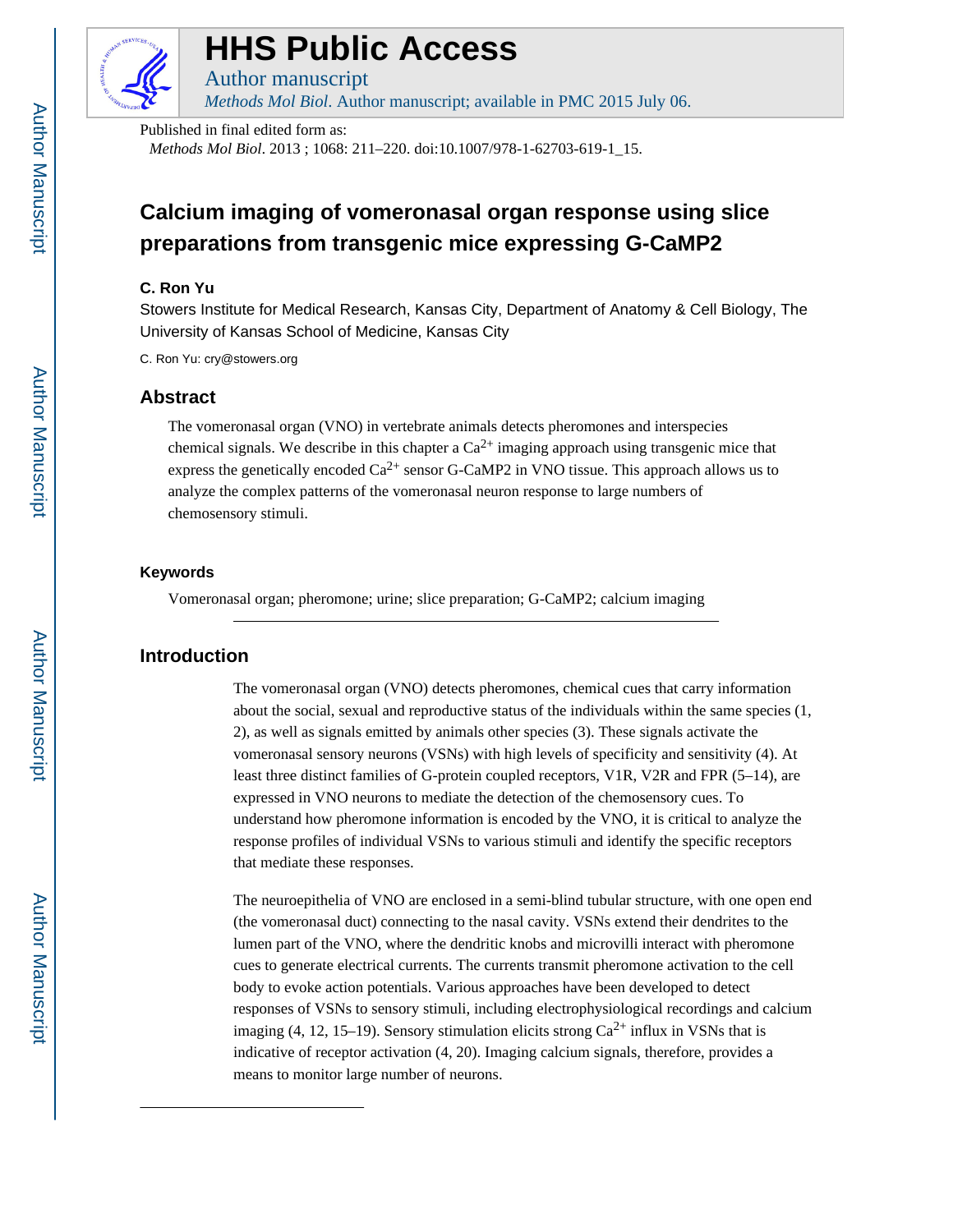Here I describe a method using acute slice preparation from transgenic mice expressing the genetically-encoded calcium sensor G-CaMP2 to conduct calcium imaging. Traditional calcium imaging utilizes synthetic calcium dyes. The dye loading processes are usually invasive and often cause damage to tissues. The detection of the calcium signals can also be affected by the uneven loading and the limited penetration of the dye in the tissue. The use of genetically-encoded sensor provides a sensitive readout of the neuronal responses. The specific expression of the sensor in targeted tissue and cell type make it feasible to monitor response from specific population of neurons. These sensors also make it possible for chronic imaging in live animals. The G-CaMP proteins are calcium sensors that have been used in a variety of animal systems. They provide some of the highest sensitivity and temporal response to calcium transients (21–24).

We have developed transgenic mice that express G-CaMP2 in the olfactory sensory neurons, including the VSNs (15, 25). The sensitivity and the genetic nature of the probe greatly facilitate  $Ca^{2+}$  imaging experiments by eliminating the dye loading process (4, 20). We also employ a ligand delivery system that enables application of various stimuli to the VNO slices. The combination of the two techniques allows us to monitor multiple neurons simultaneously in response to large numbers of stimuli. These procedures are described in this chapter.

# **2. Materials**

#### **2.1. Solutions, stimuli and embedding materials**

**1.** Prepare three stock  $10 \times$  stock solutions (R1, R2 and R3) solutions according to the table. They will be used to prepare the mouse artificial cerebro-spinal fluid (mACSF) and Ringer's solutions. The solutions should be kept at 4°C.

 $10 \times R1$  stock solution: in 0.8 L water, dissolve 73.05 g NaCl 1.86 g KCl, 2.94 g  $CaCl<sub>2</sub>·2H<sub>2</sub>O$  and 1.72 g NaH<sub>2</sub>PO<sub>4</sub>·H<sub>2</sub>O. Add 10 ml of 1 M stock MgCl<sub>2</sub> solution. Add water to a final volume of 1L.

 $10 \times R2$  stock solution: in 0.8 L water, dissolve 21g NaHCO<sub>3</sub>. Add water to a final volume of 1L.

 $10 \times R3$  stock solution: in 0.8 L water, dissolve 73.05 g NaCl 1.86 g KCl, 2.94 g CaCl<sub>2</sub>·2H<sub>2</sub>O and 1.72 g NaH<sub>2</sub>PO<sub>4</sub>·H<sub>2</sub>O. Add 20 ml of 1 M stock MgCl<sub>2</sub> solution. Add 50 ml of 1 M stock HEPES solution. Add water to a final volume of 1L.

- **2.** On the day of the experiment make fresh mACSF: In 0.7L double distilled water, add 100 ml of  $10\times$  R1 and 100 ml of  $10\times$  R2. Add 1.8 g of dextrose. Add water to a final volume of 1 L. The mACSF should have osmolarity of 310–315 mOsm/L. Adjust the osmolarity with dextrose or water if necessary. Aerate the solution with Carboxygen gas, containing 95% oxygen and 5% carbon dioxide, for at least 30 minutes before adjusting the pH of the solution to 7.2–7.4. This method prevents calcium carbonate precipitation at high pH.
- **3.** On the day of the experiment make 1 liter of Ringer's solution: In 0.7 L water, add 100 ml of  $10\times$  R2 and 100 ml of  $10\times$  R3. Add 1.8 g of dextrose. Add water to final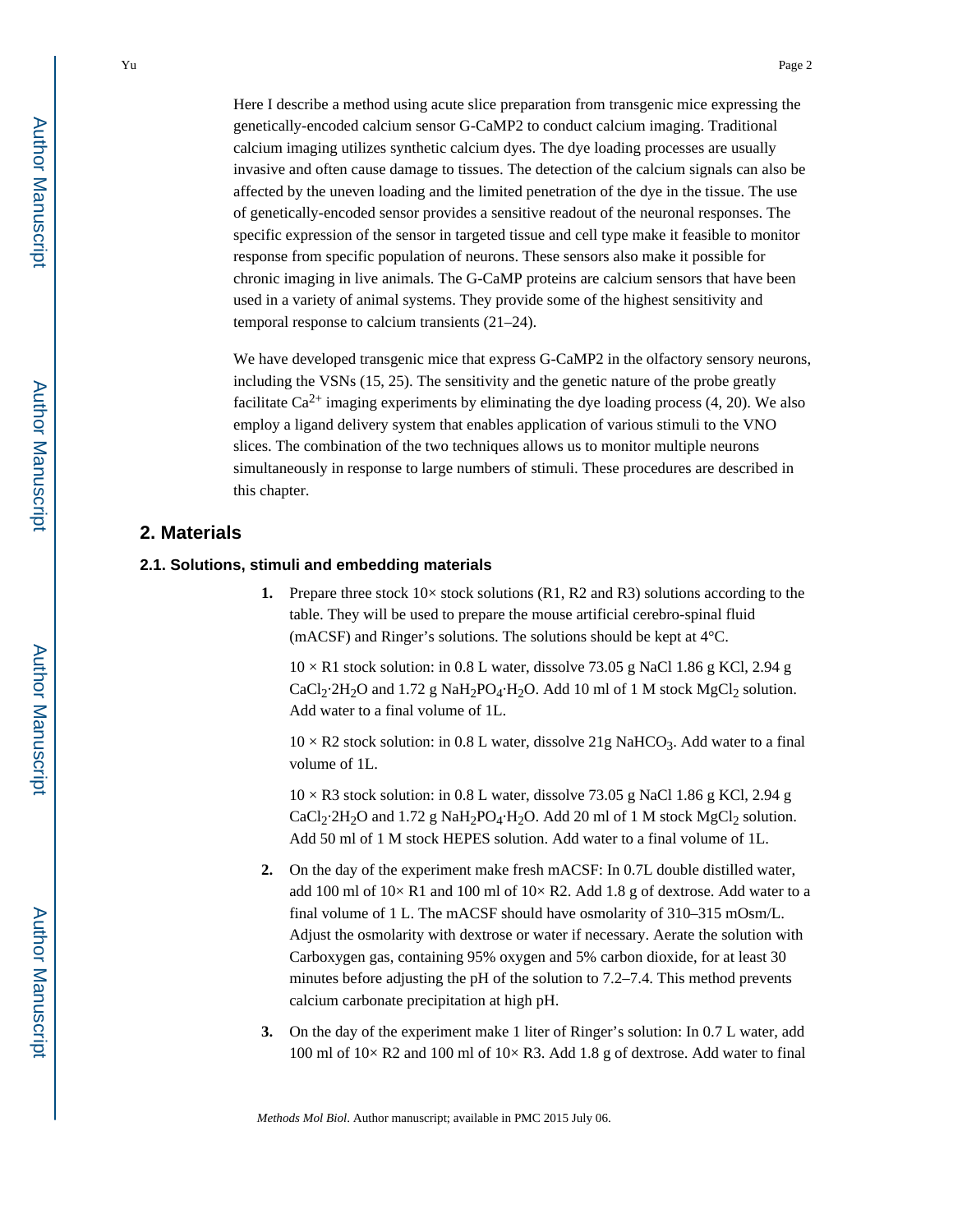volume of 1L. Adjust if necessary to the same osmolarity and pH as the mACSF. Aerate the solution with Carboxygen gas.

- **4.** Prepare 4% low melting agarose (LMA) in Ringer's solution: Weight 0.4 g LMA and add to 10 ml Ringer solution. Melt the LMA and aliquot the agarose in Eppendorf tubes and store at 4°C till use.
- **5.** Prepare pheromone stimuli in Ringer's solution. For mouse urine, 1:100 dilution gives robust response. For chemical compounds, peptides and proteins, dissolve them at the desired concentration.

# **2.2. Mice**

Compound heterozygotic mice containing both the *OMP-IRES-tTA* allele and the *tetO-G-CaMP2* allele are used. The two lines have been deposited at the Jackson laboratories. Stock numbers are no. 017754 (*OMP-IRES-tTA*) and no. 017755 (*tetO-G-CaMP2*), respectively.

#### **2.3. Vibratome and microscope**

- **1.** Any vibratome for live brain tissues can be used. Our laboratory uses the VF300 tissue slicer (Precisionary Instruments, Greenville, NC) to make sections.
- **2.** We use the Zeiss AxioSkope FS2 microscope with a  $10\times$  or a  $20\times$  water-dipping lens for time lapse imaging. Standard GFP bandpass filter (450–490nm) is used for G-CAMP2 signals. The epifluorescent images are acquired by a CCD camera (Zeiss HRM) with  $1\times1$  or  $2\times2$  binning depending on the expression levels of G-CaMP2.

#### **2.4. Perfusion system**

- **1.** Set up a perfusion system on the microscope stage. The perfusion system includes three main parts: a delivery system providing constant flow of oxygenated mACSF, a stimulus delivery system and a suction system to remove excessive liquid (Figure 1A)..
- **2.** Place a perfusion chamber (Siskiyou, Grants Pass, OR) on the stage (Figure 1B).
- **3.** Place two perfusion port holders (MPIOH-S ALA scientific, Inc.) on both sides of the chamber, one holding the mACSF superfusion inlet and the other holding the suction needle.
- **4.** Position a micromanipulator alongside the superfusion inlet port to hold the perfusion tip such that it can be position to deliver the stimuli.
- **5.** Place a reservoir of oxygenated mACSF is above the imaging setup and connect the outflow tubing to the superfusion inlet. A gravity driven continuous flow is fed into the imaging chamber at a speed of ~1ml/minute.
- **6.** Set up stimulus delivery system. We use a HPLC injection loop (V-451, Chromtech, Apple Valley, MN). The injection loop (PEEK sample loop, 1803, Chromtech) has two flow routes controlled by a switch (Figure 1C). At either position, a constant flow of Ringer's solution is injected by a syringe pump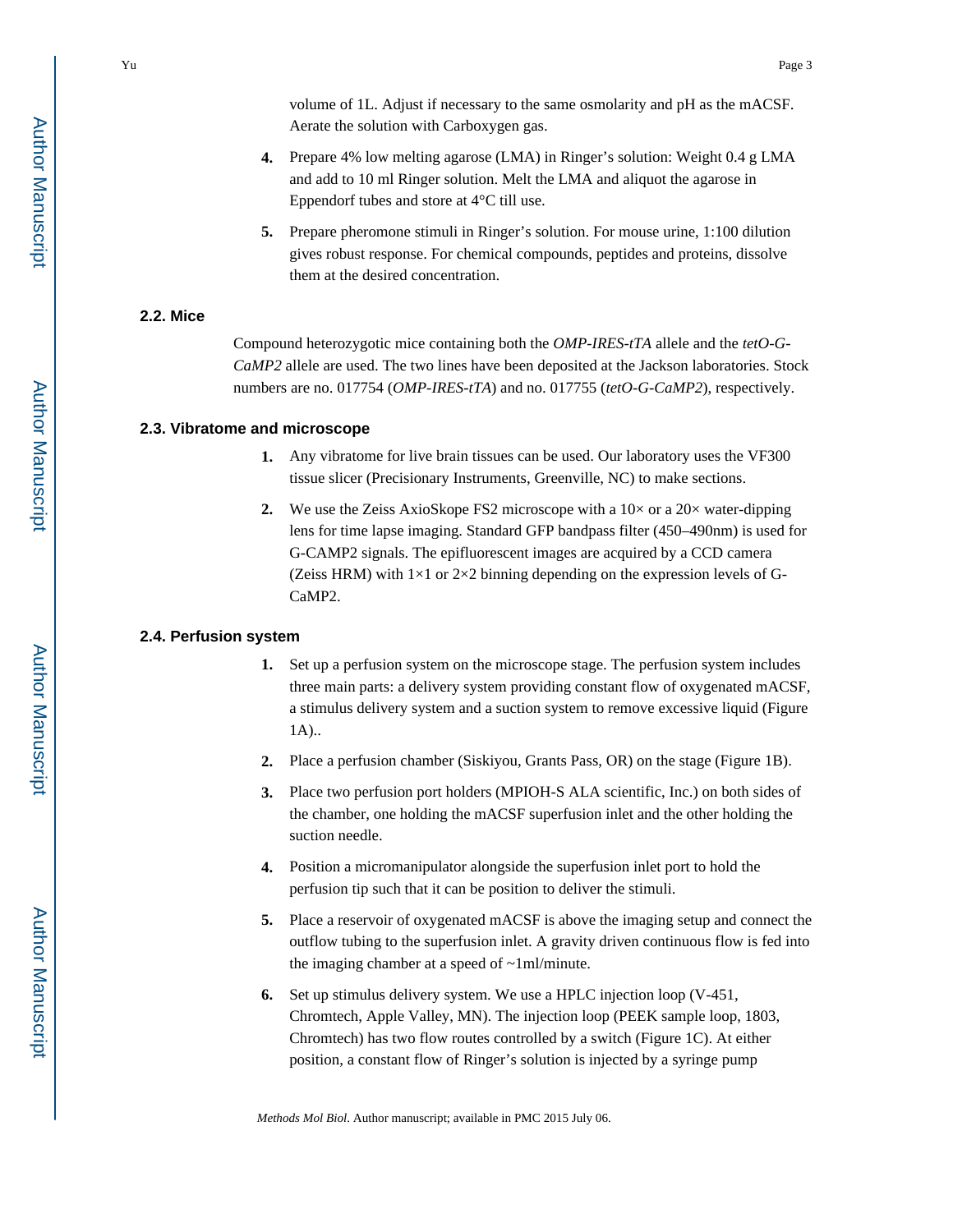(NE-300, New Era Pump Systems, Farmingdale, NY). At the "load" position, the flow bypasses the sample loop and goes directly to the outlet connected to the perfusion tip. Stimulus solution can be injected into the sample loop using a Hamilton precision syringe (80630, Chromtech). The liquid contained in the sample loop will be the volume delivered. Excess sample exits the sample loop through waste outlet. The volume being injected can be controlled by the size of the loop. We use a 20 μl loop in our experiments. When switched to the "injection" position, the pump solution flows through the sample loop and push the stimuli into the outlet. Other commercial or custom made injection systems can also be implemented for stimulus delivery.

# **3. Methods**

- **3.1. Slice preparation**
	- **1.** Before sacrificing the animal, melt two tubes of LMA on a heat block at  $>60^{\circ}$ C. As soon as the gel liquefies, transfer the tubes to a 37°C heat block.
	- **2.** Decapitate a G-CAMP2 mouse following  $CO<sub>2</sub>$  euthanasia (see Note 1). Cut the mandible bones with scissors and remove the lower jaw. Peel off the ridged upper palate tissue to expose the nasal cavity (Figure 2A). Insert a surgical blade between the two front incisors to expose VNO. Lift the whole VNO from the nasal cavity by holding on the tail bone (Figure 2B). Immediately transfer the VNO to oxygenated mACSF solution placed on ice.
	- **3.** Under dissection scope, separate the two VNOs by sliding the tip of a pair of #5 forceps gently along the wall of septal bone (Figure 2C). Peel away the vomer bone encasing the VNO. Gently lift the VNO from the bone cavity. (See Note 2)
	- **4.** Hold the posterior end of the VNO with a pair of forceps and gently submerge it into the melted agarose (Figure 2D). Immediately place the tube on ice to solidify the agarose. (See Note 3)
	- **5.** Proceed to sectioning immediately after the LMA solidifies. Supply cold oxygenated mACSF into the sectioning chamber and start cutting at 150–200 μm thickness per slice (Figure 2D; see Note 4)
	- **6.** Collect and transfer the sectioned slices to mACSF incubation chamber. The slices are viable for 6–8 hours in oxygenated mACSF at room temperature.

#### **3.2. Imaging chamber set up**

**1.** Place the VNO slice in the middle of the perfusion chamber and hold the slice down with a slice anchor (Warner Instruments, Hamden, CT). Oxygenated mACSF

<sup>1</sup>Please follow the procedures approved by the Institutional Animal Care and Use Committee.

<sup>&</sup>lt;sup>2</sup>Extreme care should be taken in this step not to damage the neuroepithelium. Small bone fragments left on the tissue surface must be removed completely before embedding. Fragments left on the tissue may be caught by the cutting blade to pull the tissue out of the agarose block.<br><sup>3</sup>The embedding and cooling process should take less than 2 minutes to ensure the health of the tissue.

<sup>4</sup>Adjust the advancing speed and vibration frequency so that the tissue is not compressed during sectioning and VNO does not fall off from the agarose.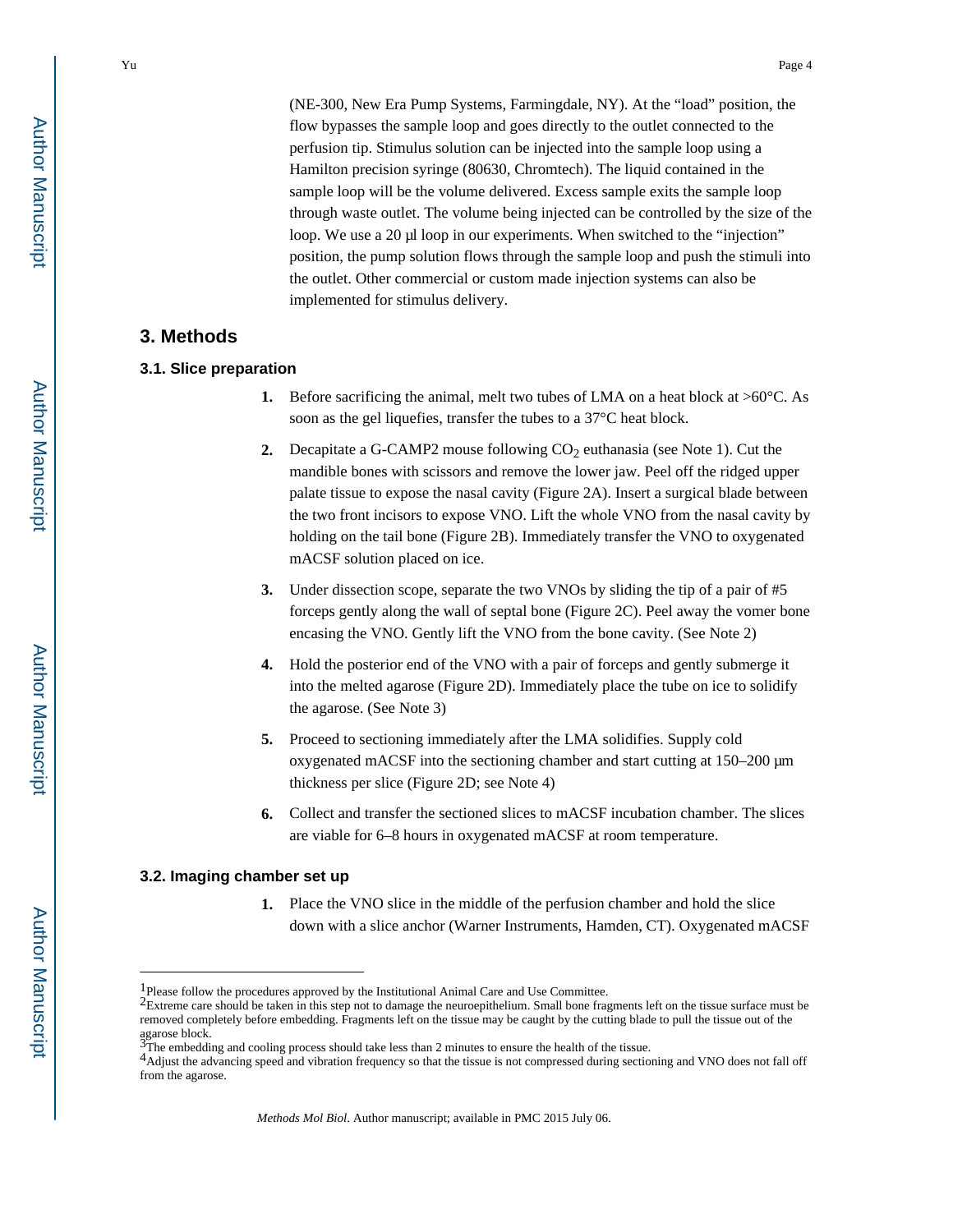is delivered to the perfusion chamber through inlet port at  $\sim 1$ ml/min and the liquid is drained through the suction needle at the opposite side of the perfusion chamber. (See Note 5).

- **2.** Fill a 30 ml syringe with Ringer's solution and clamp it to the syringe pump. Set the pump speed to 300–600 μl/min to provide a continuous flow of Ringer's solution over the slice (**Figure 3C**; see Note 6).
- **3.** Connect the outlet of the Ringer's to the HPLC injection loop.
- **4.** Adjust the perfusion tip under a  $5 \times$  or  $10 \times$  lens so that the tip is about 1 mm away from the VNO slice.
- **5.** Once the perfusion system is setup, test the device by measuring the sample delay time and duration using a solution containing a fluorescent dye. Load 0.1% rhodamine 6G dissolved in Ringer's solution into the sample loop and switch the valve to inject position and perform time lapse imaging as would for pheromone stimuli. (See Note 7).

#### **3.3. Time lapse imaging**

- **1.** Set the acquisition speed to 1 frame per second. Adjust the intensity of the light to minimize bleaching of the G-CaMP2 signals and photo damage to the cells.
- **2.** Set the injection loop to "load" position. Load the injection loop with stimulus solution.
- **3.** Start image acquisition.
- **4.** Switch the injection valve from "load" to "injection" position at a specific time point (e.g. 5 second after start) for one set of experiment to obtain consistent time delay in all trials. (See Notes 6 and  $8$ ).
- **5.** End acquisition at desired time. Typically we acquire a 60-frame image stack (~60– 70 seconds).
- **6.** Wait for 4–10 min for the VSNs to recover before applying the next stimulus. (See Note 9).

#### **3.4. Data analysis**

**1.** Perform image registration of all the images acquired from one slice. We use a custom-written VBA script in AxioVision (Carl Zeiss, North America) to automate this process (see Note 10). All image frames within the same experiment are

<sup>5</sup>The threads of the anchor should only press against the LMA part of the slice but not the VNO tissue.

<sup>6</sup>Prior to the imaging experiment, air bubbles should be chased out to ensure smooth flow of the perfusion fluid.

<sup>&</sup>lt;sup>7</sup>Perform a test run using Ringer's solution as the stimulus. Re-adjust the perfusion setup if movement artifact is introduced during sample injection.<br><sup>8</sup>Perform a positive control run with mouse urine diluted at 1:100 in Ringer's solution. The typical maximal *F*/F value of G-CaMP2

response to mouse urine is around 20–40%. If needed, one can confirm the viability of the slice by delivering 10 mM KCl in Ringer's to stimulate the slices at the end of the experiments.<br><sup>9</sup>Wash the Hamilton syringe in Ringer's solution at least three times after loading one stimulus. Wash the sample loop with Ringer's

solution at least three times between different stimuli. These steps prevent cross contamination among different samples.<br><sup>10</sup>Image registration can also be done in ImageJ.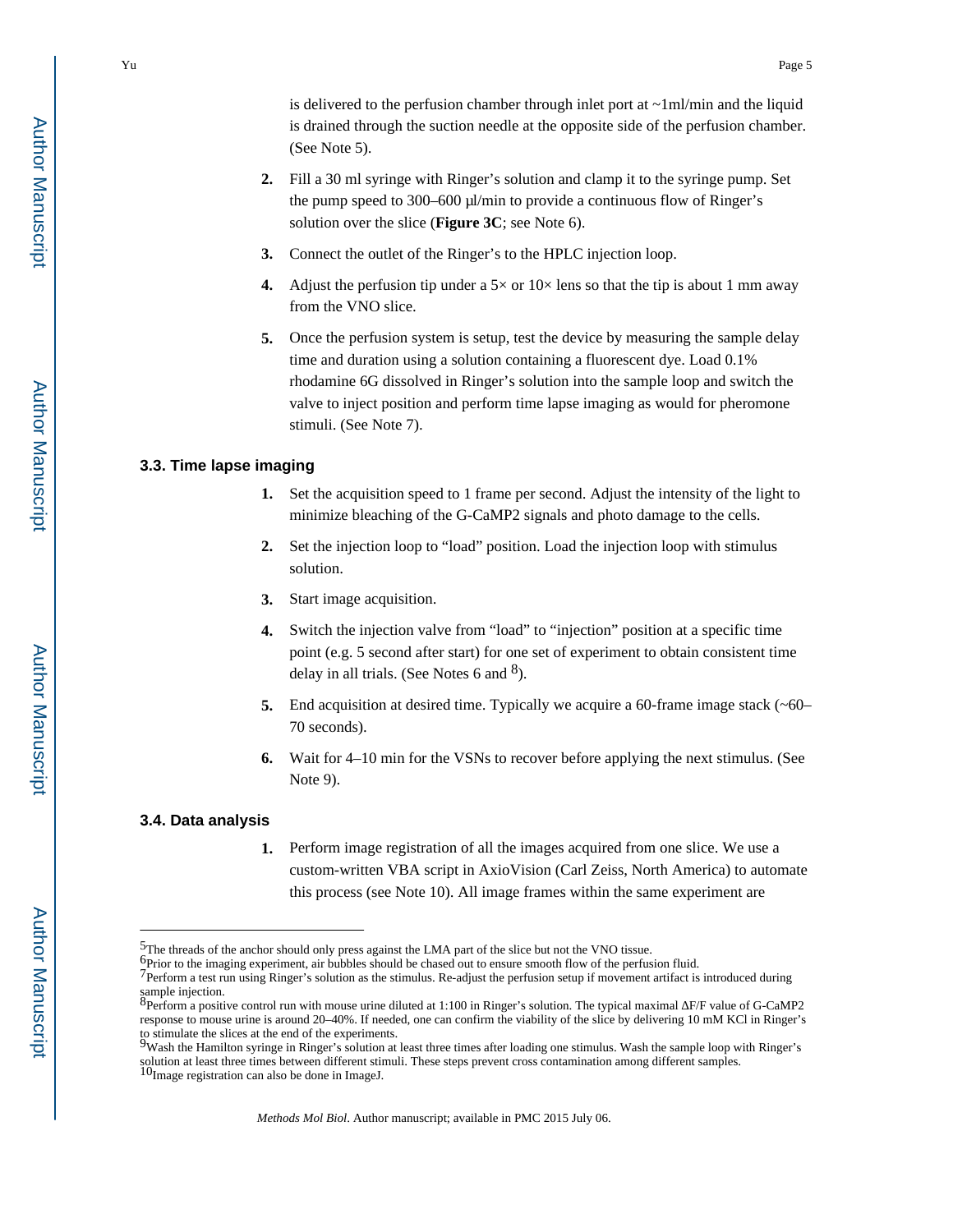registered against a common chosen reference frame with elastic registration (see Note 11). This reference frame is chosen arbitrarily from the image stacks.

- **2.** Perform image subtraction to identify the responding cells. We use custom written macros in ImageJ v1.42 [\(http://rsb.info.nih.gov/ij/](http://rsb.info.nih.gov/ij/), NIH, Bethesda, MD) to automate this process. A minimal projection image is generated for each stack. Responding cells emerge after the minimal projection is subtracted from the raw stacks.
- **3.** Identify the regions of interest (ROIs) from the subtracted stacks. Obtain the ROI coordinates using Multi-Measure PlugIn from ImageJ. Process all stacks for one experiment and save all ROI coordinates in a ROI master list.
- **4.** Use the master list of ROI to measure cell responses from raw image stacks with custom-written macro and Multi-Measure PlugIn from ImageJ.
- **5.** Data produced by Multi-Measure are exported into a spreadsheet for further analysis.

#### **3.5. Alternative approach**

In addition to the mice discussed above, another mouse line could offer similar convenience and signal sensitivity for recording Ca2+ signals from VNO slices. Recently, a Credependent reporter line that expresses a new version of G-CaMP, G-CaMP3, has been developed (26). G-CaMP3 has been shown to have lower basal level of fluorescence, therefore afford a better signal (24). One could cross this reporter line with a line that expressed the Cre recombinase in the mouse olfactory systems (27, 28). The resulting line is expected to express G-CaMP3 in the VNO. However, this alternative approach has not been tested. The G-CaMP3 expression is driven by the actin promoter. Whether it can drive G-CaMP3 expression to a level that allows slice imaging has yet to be confirmed.

# **Acknowledgments**

This work is supported by funding from Stowers Institute and the NIH (NIDCD 008003) to CRY.

# **References**

- 1. Birch, MC. Pheromones. American Elsevier Pub. Co; New York: 1974.
- 2. Wyatt, TD. Pheromones and animal behaviour : communication by smell and taste. Cambridge University Press; Cambridge, UK ; New York: 2003.
- 3. Papes F, Logan DW, Stowers L. The vomeronasal organ mediates interspecies defensive behaviors through detection of protein pheromone homologs. Cell. 2010; 141:692–703. [PubMed: 20478258]
- 4. Leinders-Zufall T, Lane AP, Puche AC, Ma W, Novotny MV, Shipley MT, Zufall F. Ultrasensitive pheromone detection by mammalian vomeronasal neurons. Nature. 2000; 405:792–796. [PubMed: 10866200]
- 5. Dulac C, Axel R. A novel family of genes encoding putative pheromone receptors in mammals. Cell. 1995; 83:195–206. [PubMed: 7585937]

<sup>11</sup>Elastic registration, also known as nonlinear registration, is a category of image registration technique emphasizing the transformation of a target image non-rigidly to a reference image. Here we used the implementation from AxioVision.

*Methods Mol Biol*. Author manuscript; available in PMC 2015 July 06.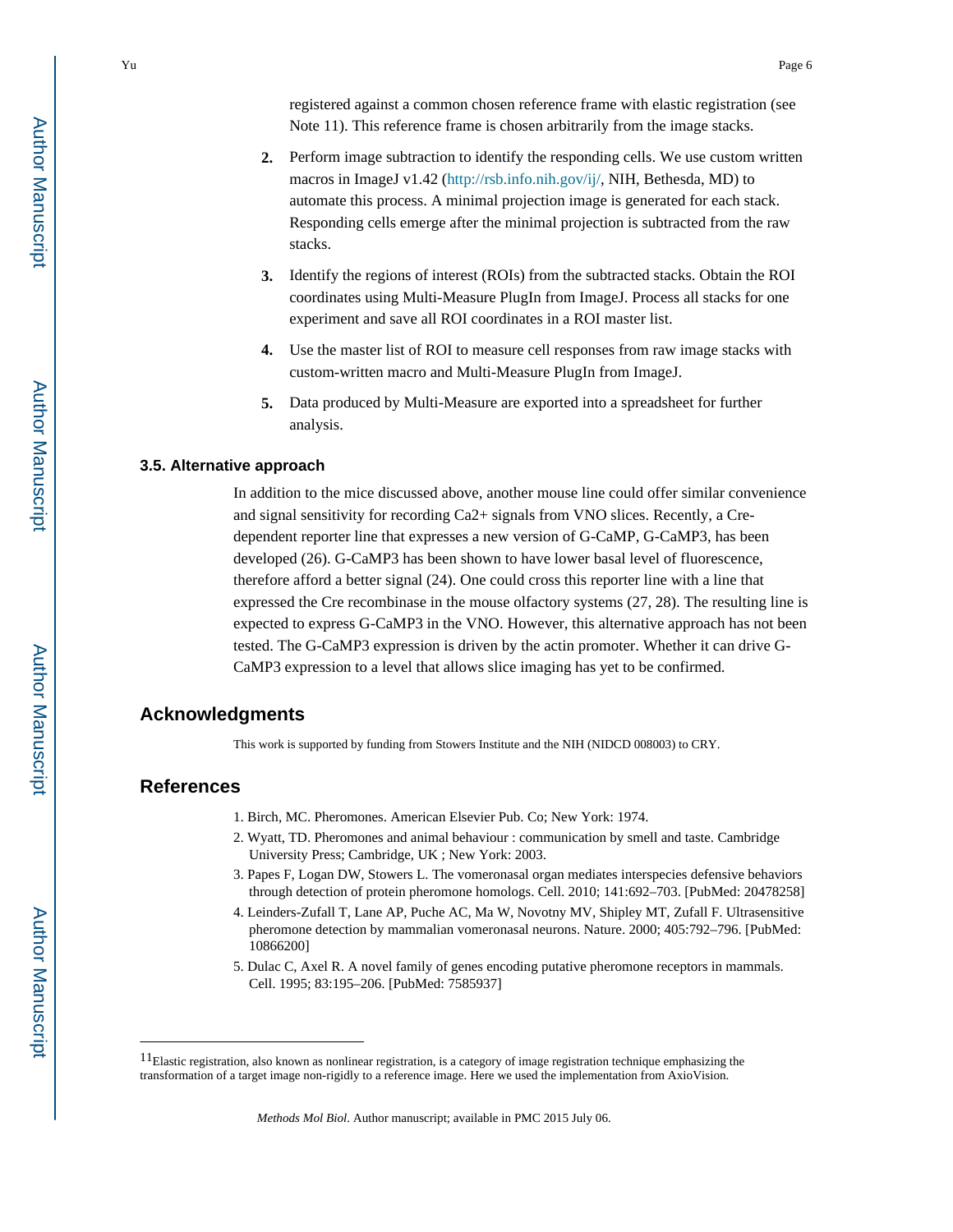- 6. Herrada G, Dulac C. A novel family of putative pheromone receptors in mammals with a topographically organized and sexually dimorphic distribution. Cell. 1997; 90:763–773. [PubMed: 9288755]
- 7. Matsunami H, Buck LB. A multigene family encoding a diverse array of putative pheromone receptors in mammals. Cell. 1997; 90:775–784. [PubMed: 9288756]
- 8. Ryba NJ, Tirindelli R. A new multigene family of putative pheromone receptors. Neuron. 1997; 19:371–379. [PubMed: 9292726]
- 9. Pantages E, Dulac C. A novel family of candidate pheromone receptors in mammals. Neuron. 2000; 28:835–845. [PubMed: 11163270]
- 10. Zhang X, Rodriguez I, Mombaerts P, Firestein S. Odorant and vomeronasal receptor genes in two mouse genome assemblies. Genomics. 2004; 83:802–811. [PubMed: 15081110]
- 11. Liberles SD, Horowitz LF, Kuang D, Contos JJ, Wilson KL, Siltberg-Liberles J, Liberles DA, Buck LB. Formyl peptide receptors are candidate chemosensory receptors in the vomeronasal organ. Proc Natl Acad Sci U S A. 2009; 106:9842–9847. [PubMed: 19497865]
- 12. Riviere S, Challet L, Fluegge D, Spehr M, Rodriguez I. Formyl peptide receptor-like proteins are a novel family of vomeronasal chemosensors. Nature. 2009; 459:574–577. [PubMed: 19387439]
- 13. Yang H, Shi P, Zhang YP, Zhang J. Composition and evolution of the V2r vomeronasal receptor gene repertoire in mice and rats. Genomics. 2005; 86:306–315. [PubMed: 16024217]
- 14. Rodriguez I, Del Punta K, Rothman A, Ishii T, Mombaerts P. Multiple new and isolated families within the mouse superfamily of V1r vomeronasal receptors. Nat Neurosci. 2002; 5:134–140. [PubMed: 11802169]
- 15. He J, Ma L, Kim S, Nakai J, Yu CR. Encoding gender and individual information in the mouse vomeronasal organ. Science. 2008; 320:535–538. [PubMed: 18436787]
- 16. Holy TE, Dulac C, Meister M. Responses of vomeronasal neurons to natural stimuli. Science. 2000; 289:1569–1572. [PubMed: 10968796]
- 17. Chamero P, Marton TF, Logan DW, Flanagan K, Cruz JR, Saghatelian A, Cravatt BF, Stowers L. Identification of protein pheromones that promote aggressive behaviour. Nature. 2007; 450:899– 902. [PubMed: 18064011]
- 18. Leinders-Zufall T, Ishii T, Mombaerts P, Zufall F, Boehm T. Structural requirements for the activation of vomeronasal sensory neurons by MHC peptides. Nat Neurosci. 2009; 12:1551–1558. [PubMed: 19935653]
- 19. Kimoto H, Haga S, Sato K, Touhara K. Sex-specific peptides from exocrine glands stimulate mouse vomeronasal sensory neurons. Nature. 2005; 437:898–901. [PubMed: 16208374]
- 20. Leinders-Zufall T, Brennan P, Widmayer P, SPC, Maul-Pavicic A, Jager M, Li XH, Breer H, Zufall F, Boehm T. MHC class I peptides as chemosensory signals in the vomeronasal organ. Science. 2004; 306:1033–1037. [PubMed: 15528444]
- 21. Hendel T, Mank M, Schnell B, Griesbeck O, Borst A, Reiff DF. Fluorescence changes of genetic calcium indicators and OGB-1 correlated with neural activity and calcium in vivo and in vitro. J Neurosci. 2008; 28:7399–7411. [PubMed: 18632944]
- 22. Pologruto TA, Yasuda R, Svoboda K. Monitoring neural activity and [Ca2+] with genetically encoded Ca2+ indicators. J Neurosci. 2004; 24:9572–9579. [PubMed: 15509744]
- 23. Jayaraman V, Laurent G. Evaluating a genetically encoded optical sensor of neural activity using electrophysiology in intact adult fruit flies. Front Neural Circuits. 2007; 1:3. [PubMed: 18946545]
- 24. Tian L, Hires SA, Mao T, Huber D, Chiappe ME, Chalasani SH, Petreanu L, Akerboom J, McKinney SA, Schreiter ER, Bargmann CI, Jayaraman V, Svoboda K, Looger LL. Imaging neural activity in worms, flies and mice with improved GCaMP calcium indicators. Nat Methods. 2009; 6:875–881. [PubMed: 19898485]
- 25. He J, Ma L, Kim S, Schwartz J, Santilli M, Wood C, Durnin MH, Yu CR. Distinct signals conveyed by pheromone concentrations to the mouse vomeronasal organ. J Neurosci. 2010; 30:7473–7483. [PubMed: 20519522]
- 26. Zariwala HA, Borghuis BG, Hoogland TM, Madisen L, Tian L, De Zeeuw CI, Zeng H, Looger LL, Svoboda K, Chen TW. A Cre-dependent GCaMP3 reporter mouse for neuronal imaging in vivo. J Neurosci. 2012; 32:3131–3141. [PubMed: 22378886]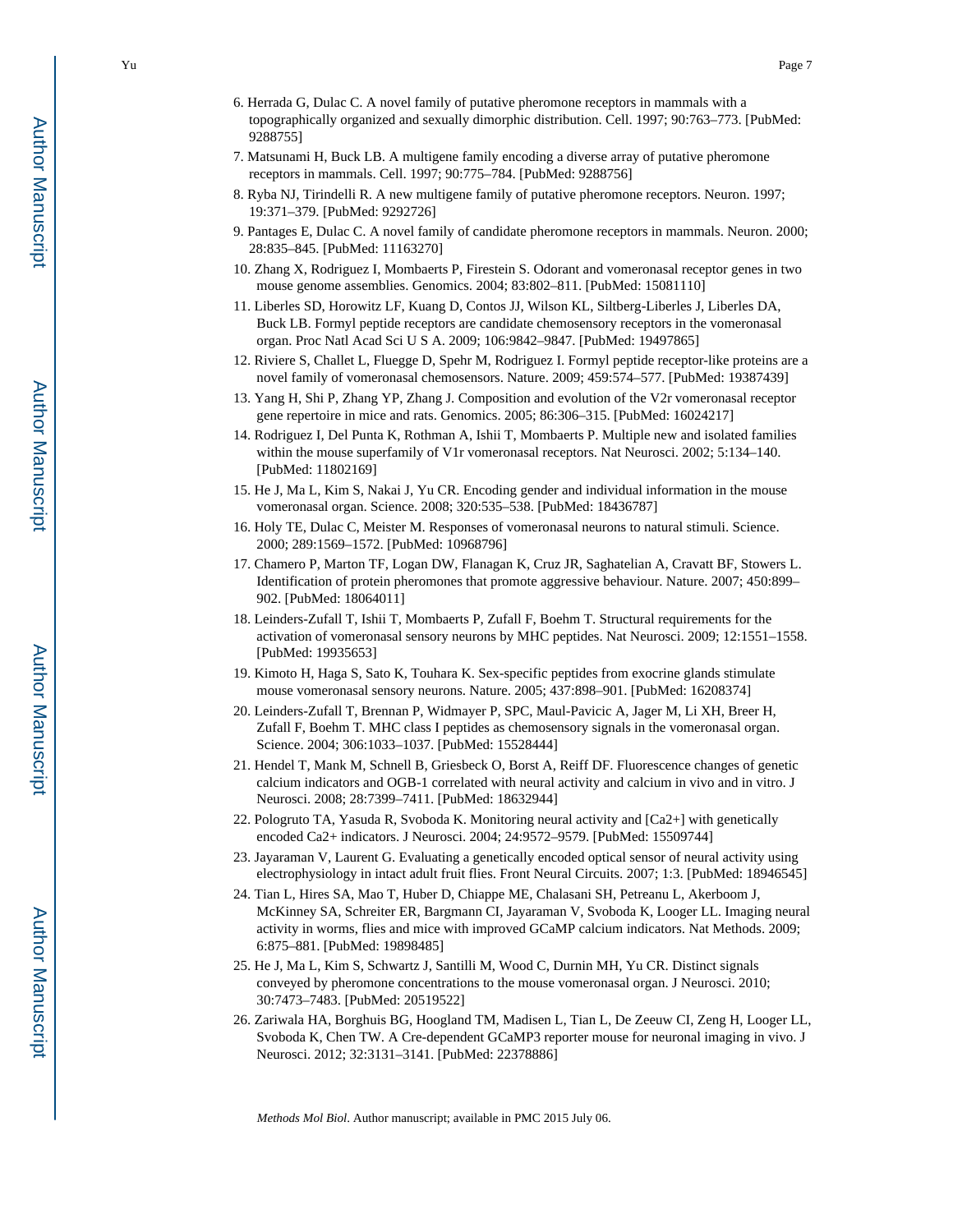- 27. Eggan K, Baldwin K, Tackett M, Osborne J, Gogos J, Chess A, Axel R, Jaenisch R. Mice cloned from olfactory sensory neurons. Nature. 2004; 428:44–49. [PubMed: 14990966]
- 28. Li J, Ishii T, Feinstein P, Mombaerts P. Odorant receptor gene choice is reset by nuclear transfer from mouse olfactory sensory neurons. Nature. 2004; 428:393–399. [PubMed: 15042081]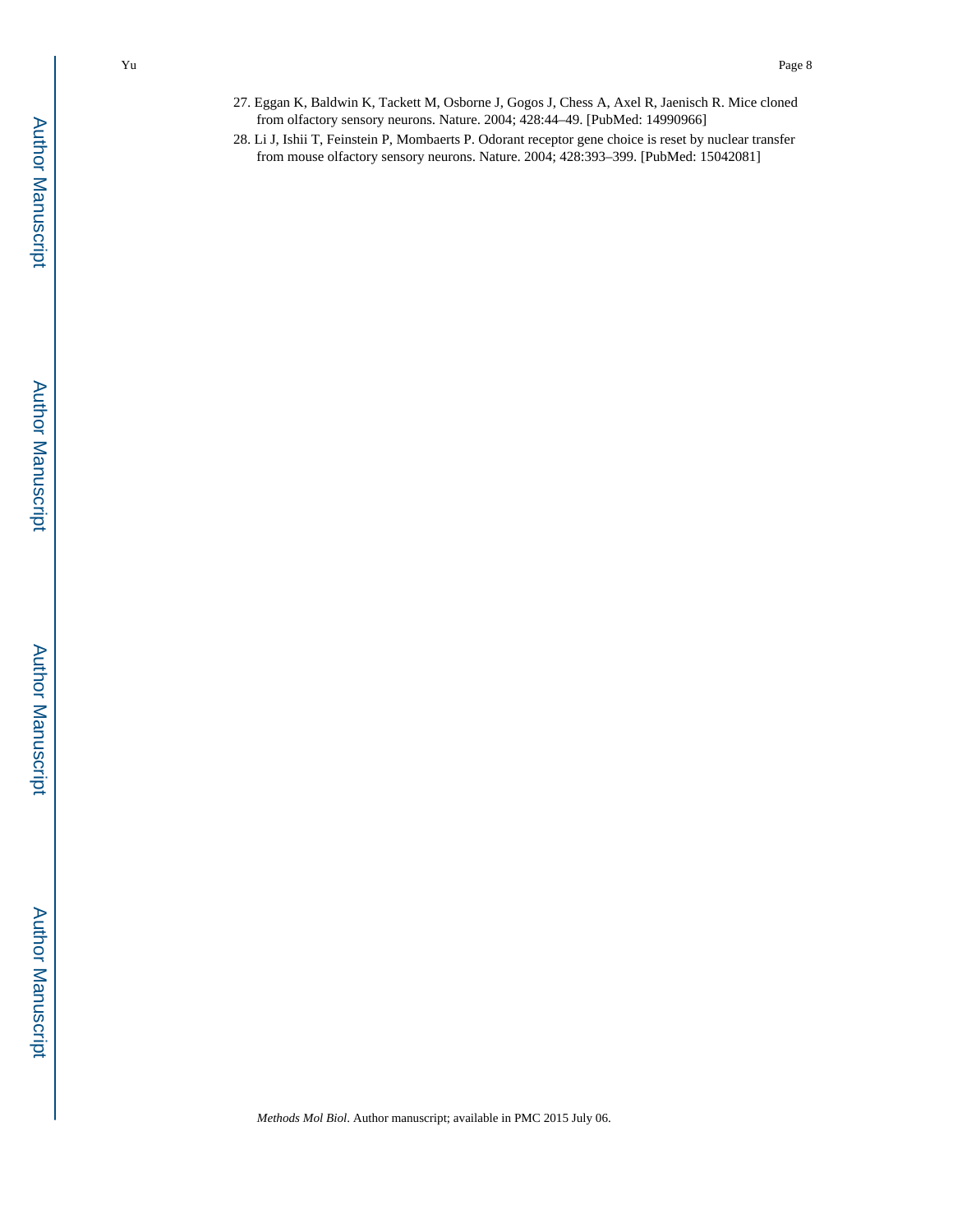

#### **Figure 1.**

Illustration of perfusion system setup. **A.** A typical perfusion chamber with inlet and outlet. The perfusion chamber is placed on microscope stage under the dipping objective. The mACSF inlet, suction outlet and perfusion tip are indicated. **B.** Top view of the perfusion chamber. A VNO slice is positioned in the center of the chamber and pressed down with a tissue anchor. **C.** Schematic illustration of the flow directions at the "load" and "inject" positions. The single barrel syringe pump provides continuous flow of Ringer's through the perfusion tip. Light gray contour illustrate the ports in the HPLC injection port. The Dark gray line illustrates the injection loop. Black lines illustrate the flow of liquid within the port at different positions. Arrow heads indicate the directions of liquid flow.